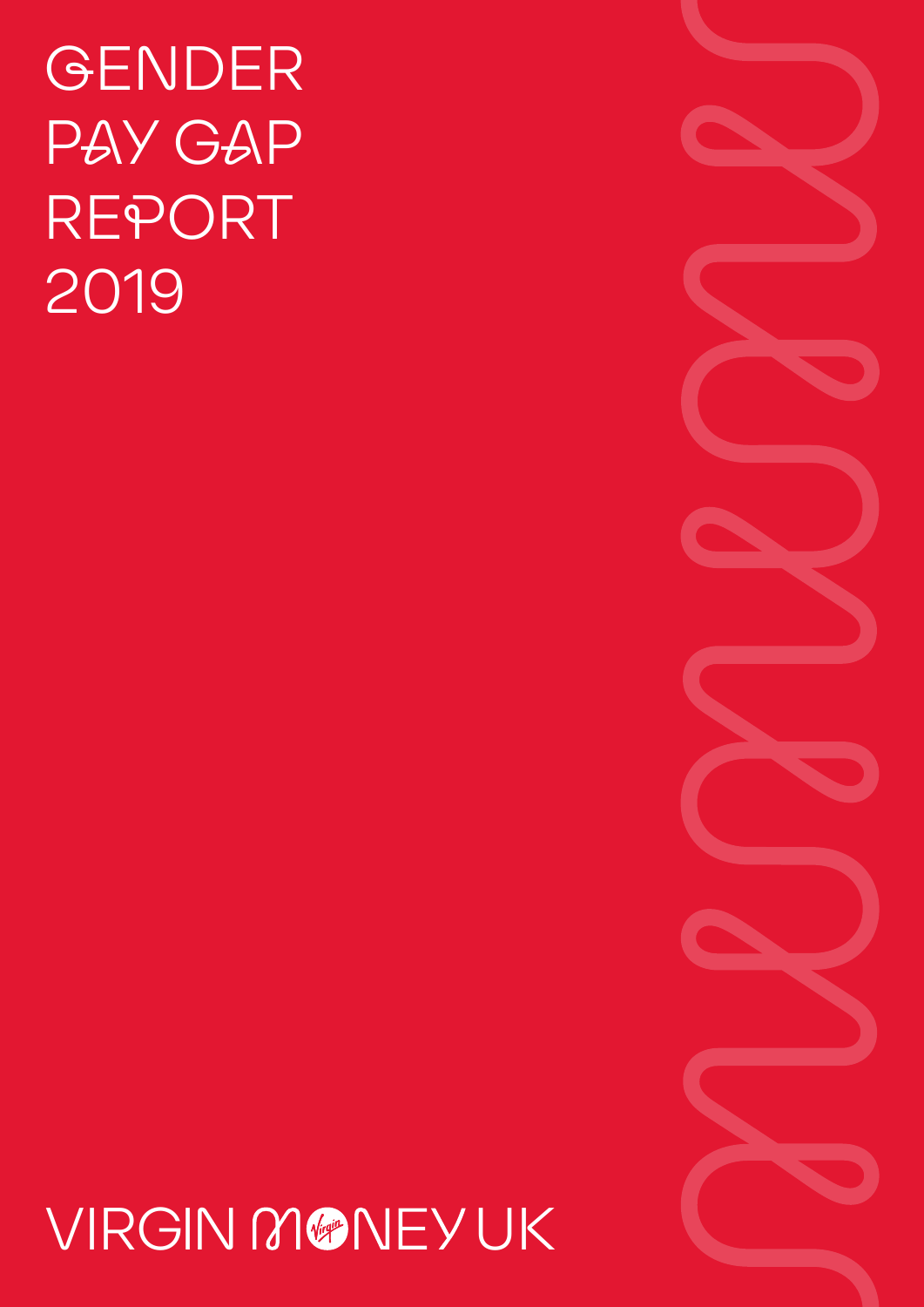## VIRGIN MONEY GENDER PAY GAP REPORT 2019

Our colleagues deliver for our customers when they can be themselves at work. So, it goes without saying that inclusion is at the heart of our culture. It is embedded in our values and is being driven through meaningful actions across the business.

We are passionate about fairness, equality and inclusion, and we fully support the UK government initiative to improve equality through collecting and reporting gender pay data.

## HOW THE GENDER PAY GAP IS CALCULATED

If all company employees were lined up in a female line and a male line, in order of pay from highest to lowest, the **median gender pay gap** compares the hourly pay of the woman in the middle of their line and the hourly pay of the middle man. The **mean gender pay gap** shows the difference in the average hourly rate of pay between men and women in a company.

### OUR RESULTS

At Virgin Money men and women are paid equally for doing the same or similar jobs. The key drivers behind our pay gap is that overall we still have more men than women in senior roles and more women than men in our customer facing roles, which are often more junior.

| Difference between men<br>and women | Mean<br>(average) | Median<br>(middle) |
|-------------------------------------|-------------------|--------------------|
| Gender Pay Gap                      | 32.0%             | 33.8%              |
| Gender Pay Gap Bonus                | 56.6%             | 41.5%              |

#### Proportion of males and females in each pay quartile

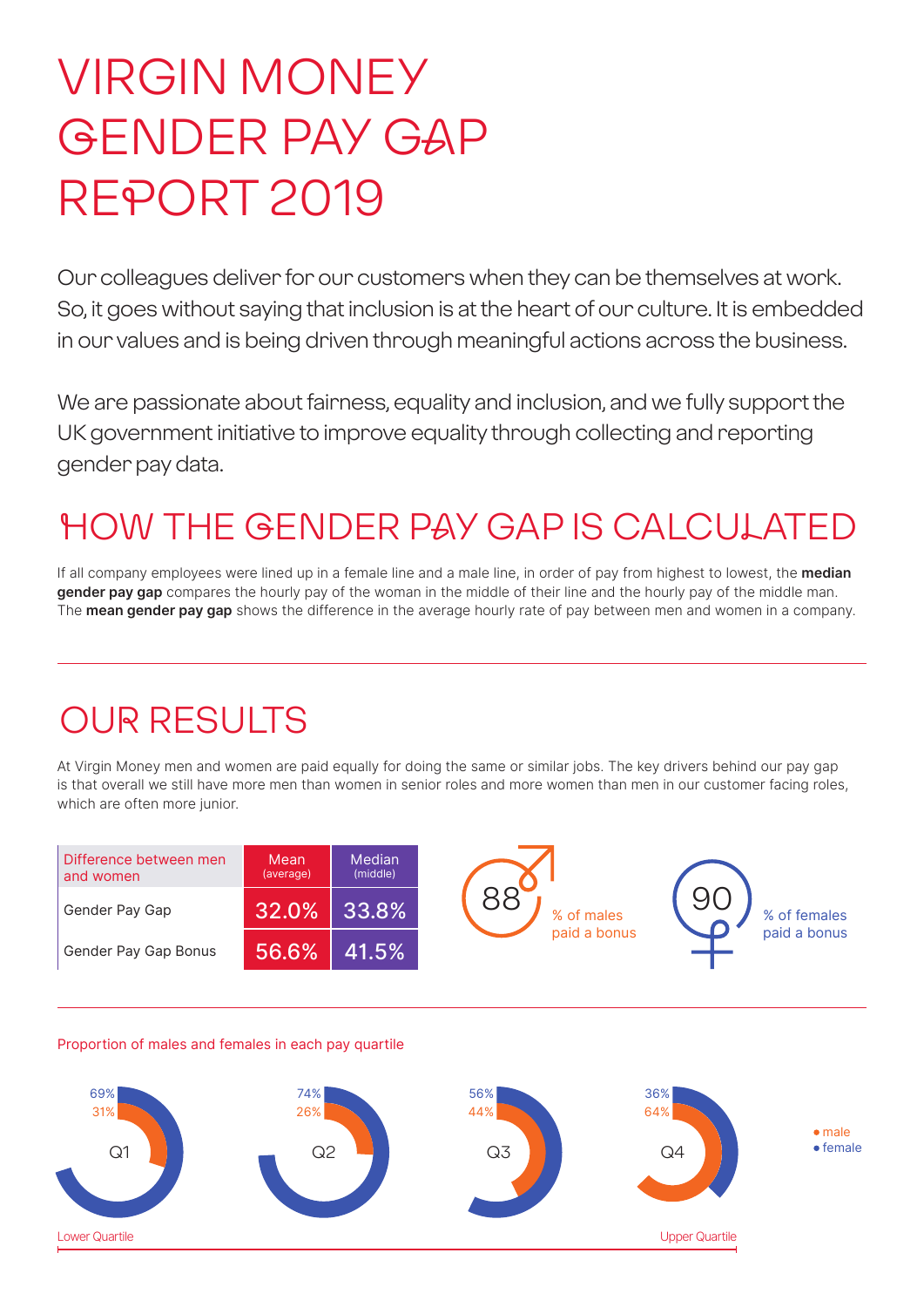## OUR STORY

We're proud to have signed up to the Women in Finance Charter which reflects our commitment to build strong female representation at all levels within our organisation. We've set measurable objectives for achieving gender diversity (with a target of 40% women in senior management by 2020 and a long-term aspiration for gender balance). Our progress towards achieving these objectives is reported to the Board.

We have a large customer service organisation, where many of our colleagues are employed. In our customer service areas we employ over 70% women. Whereas, overall our upper quartiles are more gender balanced. A large proportion of our customer service roles are part time and we have found that throughout the organisation the majority of part time roles are occupied by females, whereas full time roles are more gender balanced.

We are working hard to narrow our gender imbalance in our customer services areas and create more opportunities for people to progress their career while working part-time. Our current gender split is shown in the table below:

|                          | Female     | Male       |
|--------------------------|------------|------------|
| <b>Board Members</b>     | 4(31%)     | 9(69%)     |
| Leadership Team          | 4 (33%)    | 8(67%)     |
| Extended Leadership Team | 33 (38%)   | 54 (62%)   |
| All Colleagues           | 5701 (59%) | 3966 (41%) |
|                          |            |            |

Employees at 30th September 2019

## OUR PLAN

There are a number of steps we are taking to improve our gender balance that we expect to positively impact our gender pay gap, including:

#### **Our Leaders**

- Enhancing our recruitment practises and building inclusion into all leadership activity to raise the standards of recruitment.
- Ensuring that our people leaders feel equipped to support and develop a diverse and flexible workforce through the creation of tools, advice and guidance. We know that getting the best from our people means equipping our leaders with the right skills and support to enable this.
- Promoting and role modelling a flexible working culture.

#### **Our People**

- Enhancing our inclusive recruitment practises by mandating diverse shortlists for applicant submission, reviewing the make-up of our interview panels and our approach to anonymised selection. We will also review our partnerships to attract a diverse and exciting workforce.
- Continue to support our colleague networks, promoting development opportunities and creating a movement. We will use these networks to share stories and ideas. celebrate differences and showcase talent.
- Enabling our colleagues through technology which encourages flexible working, remote learning and virtual networking.
- Continuing our 'Return to Work' programme, to support women returners.

#### **Our Insight**

- Driving accountability by using our insights to understanding the make-up of our workforce from recruitment to retirement to pinpoint leaks in the talent lifecycle, allowing us to track progress and shape direction.
- Engaging with our networks to share ideas and experiences to break down barriers and maximise opportunities.

#### **Our role in society**

• Continuing with our commitment to build relationships with our local communities and schools to deliver our STEM schools programme to encourage more females at an early age to take an interest in science, technology, engineering and maths career paths.

We are encouraged that the changes we are making are having an impact; we are proud that 88% of colleagues told us they can be themselves at work in the recent myVoice survey.

However, we recognise that there is still a lot more to be done and we will continue to shape a more diverse and inclusive culture at the Bank.

**This statement was approved by the Virgin Money UK Group Human Resources Director**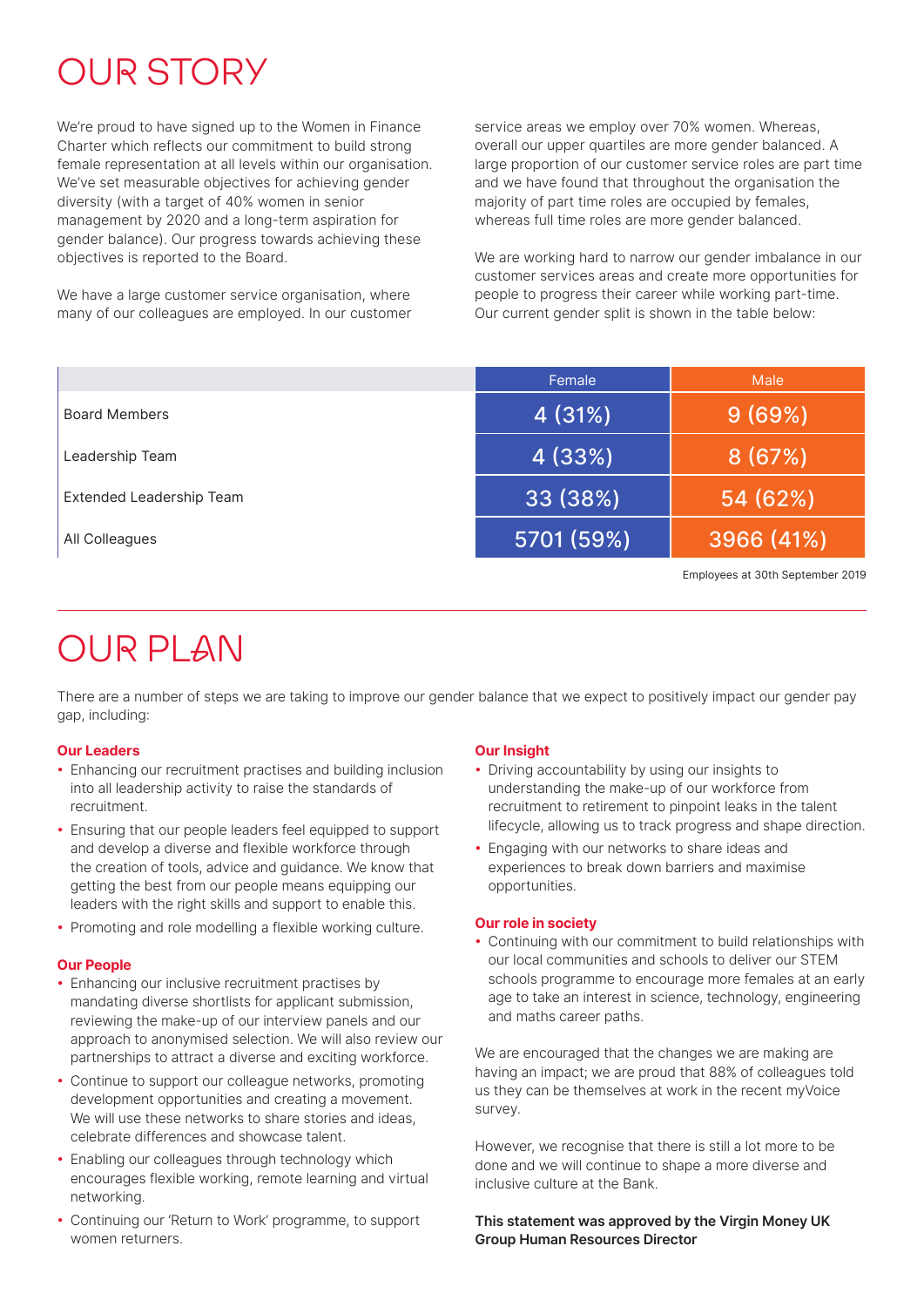### APPENDIX: REPORTING BY ENTITY

As at 5th April 2019 Virgin Money UK had two employing entities operating in the UK– Clydesdale Bank PLC and Virgin Money PLC.

#### **Clydesdale Bank PLC**

| Difference between men and women | Mean<br>(average) |       |       | Median<br>(middle) |       |       |
|----------------------------------|-------------------|-------|-------|--------------------|-------|-------|
| Gender Pay Gap                   | 2017              | 2018  | 2019  | 2017               | 2018  | 2019  |
|                                  | 37.0%             | 35.6% | 36.2% | 36.0%              | 37.7% | 37.5% |
| Gender Pay Gap Bonus             | 2017              | 2018  | 2019  | 2017               | 2018  | 2019  |
|                                  | 58.0%             | 55.6% | 63.2% | 39.0%              | 41.3% | 44.4% |

#### **Proportion of employees receiving 2017-2019 bonus**



#### **Pay Quartiles**



 $\bullet$  male  $\bullet$  female